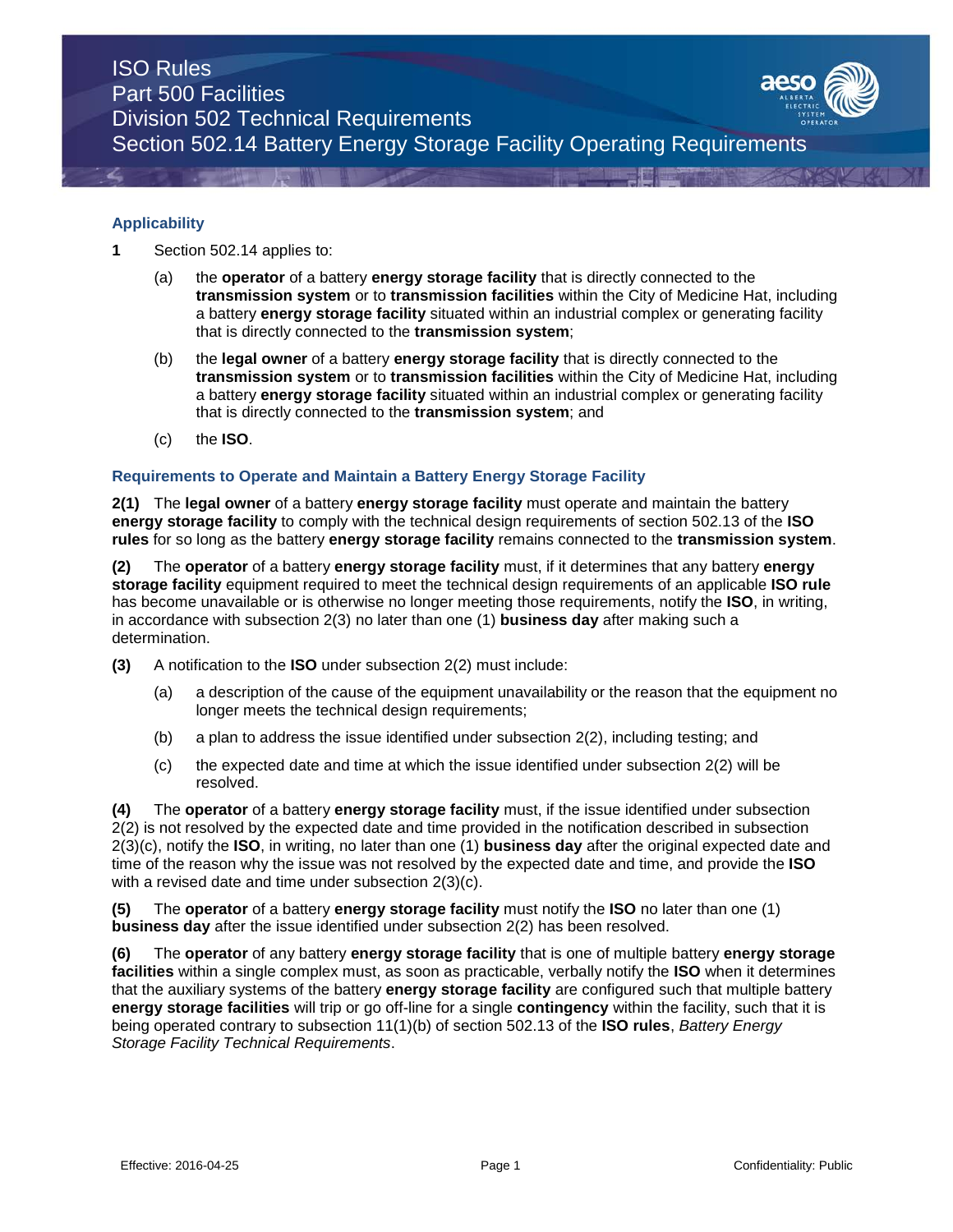**(7)** If the **ISO** provides written notice to the **legal owner** of a battery **energy storage facility** detailing evidence that the observed performance of the battery **energy storage facility** is not consistent with any of the requirements set out in section 502.13 of the **ISO rules**, the **legal owner** must submit to the **ISO** a written report, in accordance with subsection 14, demonstrating that the battery **energy storage facility**  is capable of meeting those requirements.

**(8)** A **legal owner** must submit a report no later than sixty (60) **business days** after receipt of the written notice described in subsection 2(7).

**(9)** Notwithstanding subsection 2(8), the **legal owner** of a battery **energy storage facility** is not required to provide the report if, between the date the **ISO** delivers the written notice and the deadline date for the submission of the report:

- (a) the **legal owner** demonstrates to the satisfaction of the **ISO** that the failure to perform in accordance with the requirements of section 502.13 of the **ISO rules** was caused by equipment issues with the battery **energy storage facility** that the legal owner corrected no later than sixty (60) **business days** after receipt of the written notice described in subsection 2(7); and
- (b) the **ISO** provides written notice to the **legal owner** that the report is not required.

#### **Operating Requirements for the Governor System**

**3** Subject to subsection 6, the **operator** of a battery **energy storage facility** must only operate the battery **energy storage facility** with the **governor system** in service, in droop mode and free to respond to frequency changes.

### **Operating Requirements for the Voltage Regulating System**

**4** Subject to subsection 2, the **operator** of a battery **energy storage facility** must only operate a battery **energy storage facility** when the **voltage regulating system** is in service and free to respond to voltage changes.

### **Battery Energy Storage Facility Disconnection and Interrupting Devices**

**5** The **operator** of the battery **energy storage facility** must not, once a connecting breaker of the battery **energy storage facility** has been opened or tripped, electrically reconnect to the **transmission facility** unless it has recieved approval from the **ISO**.

#### **Operating Requirements related to Maximum Authorized Charging Power and Maximum Authorized Discharging Power**

**6(1)** The **operator** of a battery **energy storage facility** must not operate the battery **energy storage facility** beyond its **maximum authorized charging power** or its **maximum authorized discharging power**.

**(2)** Notwithstanding subsection 6(1), the **ISO** may, where additional **real power** is required to ensure the reliability of the **interconnected electric system**, request that the **operator** of a battery **energy storage facility** operate beyond the **maximum authorized charging power** or the **maximum authorized discharging power** of the battery **energy storage facility**.

**(3)** The **ISO** must, when the additional **real power** referred to in subsection 6(2) is no longer required, notify the **operator** of the battery **energy storage facility** to return the battery **energy storage facility**  within the range of its **maximum authorized charging power** or its **maximum authorized discharging power**.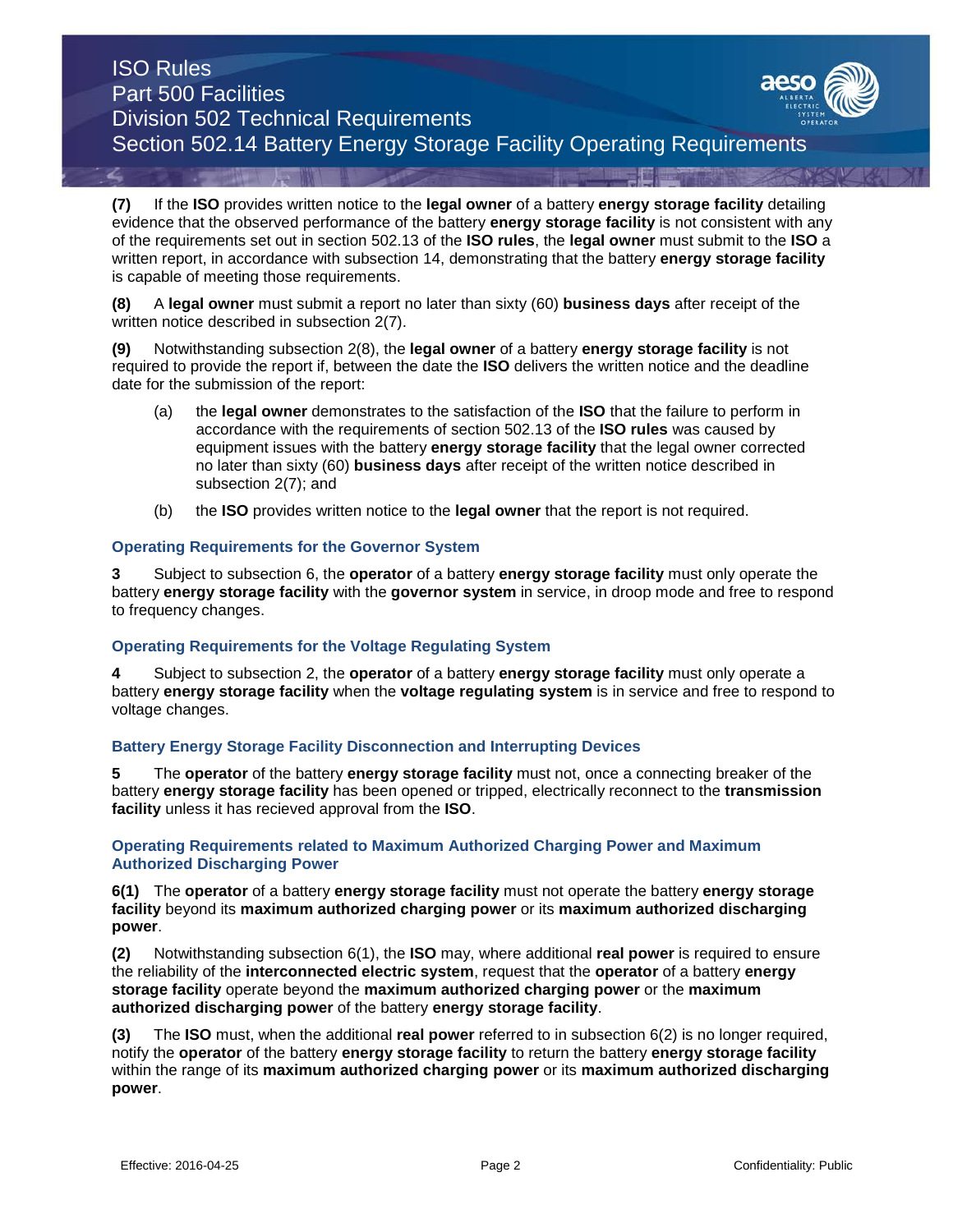## **Operating Requirements for the Synchrophasor Measurement and Sequence of Event Devices**

**7** The **legal owner** of a battery **energy storage facility** must collect synchrophasor measurements and sequence of event records for the battery **energy storage facility**, and must retain those records for a minimum period of one (1) calendar year.

## **Operating Data Requests from the ISO**

**8(1)** The **ISO** may request, by way of written notice, operating data from the **legal owner** of a battery **energy storage facility**, including the records described in subsection 7.

- **(2)** The **legal owner** of a battery **energy storage facility** must:
	- (a) submit the operating data requested by the **ISO**, if available, no later than five (5) **business days** after receipt of the notice under subsection 8(1); or
	- (b) if the operating data requested by the **ISO** is not available, advise the **ISO** in writing no later than five (5) **business days** after receipt of the notice under subsection 8(1).

### **Reactive Current Compensation Setting**

**9(1)** The **ISO** must, where a battery **energy storage facility** is equipped with reactive current compensation, provide the **legal owner** of a battery **energy storage facility** with one hundred and eighty (180) **days**' notice in writing that a change to the reactive current compensation settings of the battery **energy storage facility** is required.

**(2)** The **legal owner** of a battery **energy storage facility** must, upon receiving notice in writing from the **ISO** referenced in subsection 9(1), make a change to the reactive current compensation settings of the battery **energy storage facility** on or before the date specified by the **ISO**, and must provide written confirmation to the **ISO** as soon as practicable upon implementing such a change.

## **Testing Applicability**

**10** The following subsections 11 and 12 are only applicable to the **legal owner** of a battery **energy storage facility** that meets the following criteria:

- (a) the battery **energy storage facility** has:
	- (i) a range that is greater than 9 MW between the **maximum authorized charging power** and the **maximum authorized discharging power**; or
	- (ii) an aggregate range greater than 18 MW between the **maximum authorized charging power** and the **maximum authorized discharging power**, where the battery **energy storage facility** is one of multiple battery **energy storage facilities** within a single complex and each battery **energy storage facility** has its own **voltage regulating system** or **governor system**; and
- (b) the battery **energy storage facility** is not connected to the in-plant distribution system of an industrial complex with two (2) or more voltage transformations between the converter terminals and the **transmission system**.

### **Baseline Testing**

**11(1)** The **legal owner** of a battery **energy storage facility** must perform baseline testing, including model validation, in accordance with subsection 11(2), to validate the following battery **energy storage facility** models:

(a) the **voltage regulating system**; and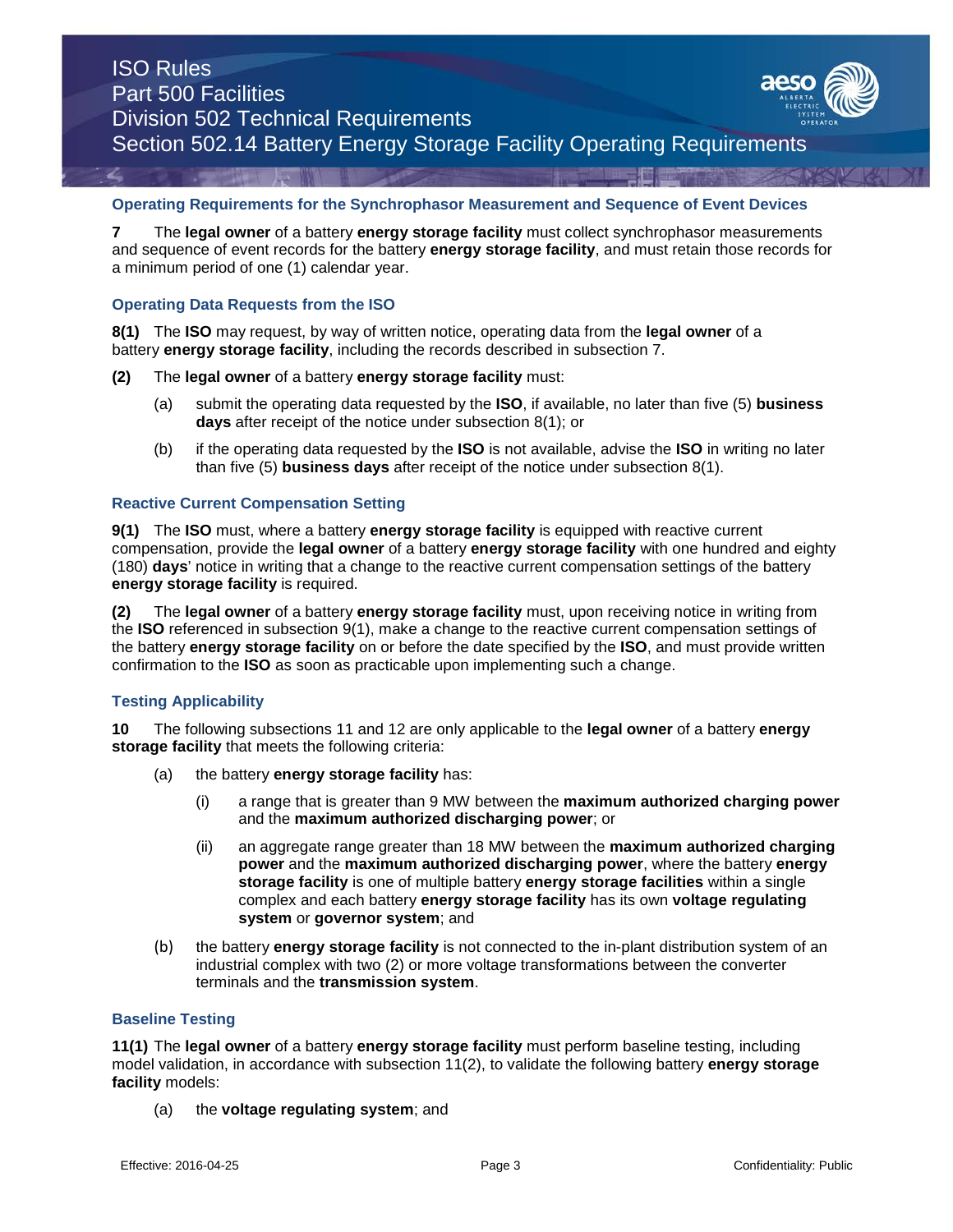## (b) the **governor system**.

**(2)** The **legal owner** of a battery **energy storage facility** must perform baseline testing when any of the following occurs:

- (a) the battery **energy storage facility** is connected to the **transmission system** for the first time;
- (b) changes are made to control settings, software or hardware of:
	- (i) the **voltage regulating system**; or
	- (ii) the **governor system**; or
- (c) any other modification is made that changes the modeled behaviour of the battery **energy storage facility** with respect to the **transmission system**.

**(3)** For the purposes of subsections 11(2)(b) and (c), the **legal owner** of a battery **energy storage facility** is only required to perform testing and model validation on those portions of the models that are affected by the modifications.

**(4)** The results of the testing performed pursuant to subsection 11(2) must be reported to the **ISO** in accordance with subsection 14.

#### **Model Revalidation Testing**

**12(1)** The **legal owner** of a battery **energy storage facility** must, for each model referenced in subsection 12(2), perform regular model revalidation testing no later than five (5) years from the date of the most recently completed baseline testing or model revalidation testing.

- **(2)** Model revalidation testing must consist of the following battery **energy storage facility** models:
	- (a) the **voltage regulating system**; and
	- (b) the **governor system**.

**(3)** Where the **ISO** provides written notice to the **legal owner** of a battery **energy storage facility**  stating that the modeled response of the battery **energy storage facility** is not consistent with the observed response, the **legal owner** must perform model revalidation testing of the battery **energy storage facility** in accordance with subsection 12(2).

**(4)** The **legal owner** of a battery **energy storage facility** must provide to the **ISO** the written results of any model revalidation testing no later than sixty (60) **business days** after receipt of the notice described in subsection 12(3).

**(5)** Notwithstanding subsection 12(4), the **legal owner** of a battery **energy storage facility** is not required to provide the revalidation testing results if, between the date the **ISO** delivers the written notice and the deadline date for the submission of model revalidation testing results:

- (a) the legal owner demonstrates to the satisfaction of the **ISO** that the lack of consistency described in subsection 12(3) was caused by equipment problems for the battery **energy storage facility** that the legal owner corrected prior to the revalidation testing date; and
- (b) the **ISO** provides written notice to the **legal owner** that the revalidation testing results are not required.

**(7)** The results of any model revalidation testing performed pursuant to subsections 12(1) and 12(3) must be reported to the **ISO** in accordance with the requirements of subsection 14.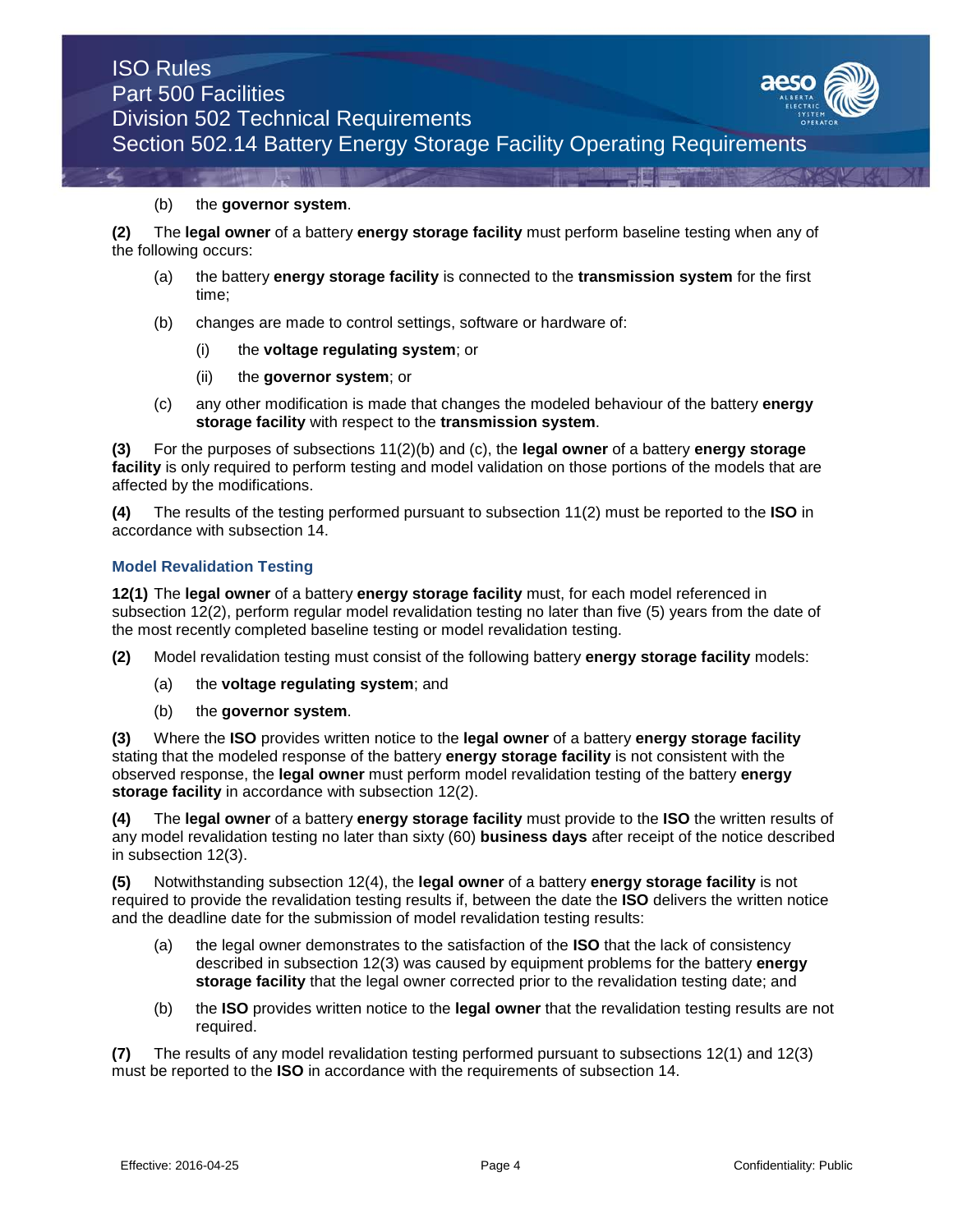## **Reactive Power Verification Testing**

**13(1)** The **legal owner** of a battery **energy storage facility** must, subject to subsection 13(3), verify the **reactive power** capability of the battery **energy storage facility** at the **maximum authorized charging power** and **maximum authorized discharging power** for the battery **energy storage facility** at regular intervals no later than five (5) years from the date the prior **reactive power** verification or re-verification testing was completed.

**(2)** The **reactive power** testing for the battery **energy storage facility** for both the **maximum authorized charging power** and the **maximum authorized discharging power** must achieve:

- (a) the gross **reactive power** at zero point nine zero (0.90) over-excited **power factor**; and
- (b) the gross **reactive power** at zero point nine five (0.95) under-excited **power factor**.

**(3)** The **legal owner** of a battery **energy storage facility** may test the battery **energy storage facility** at values other than the **maximum authorized charging power** and **maximum authorized discharging power**, but only if ambient conditions or **transmission system** limits do not allow the battery **energy storage facility** to achieve the **maximum authorized charging power** and **maximum authorized discharging power** or the **reactive power** requirements.

**(4)** Where a battery **energy storage facility** has a common **point of connection** with a generating asset and the **reactive power** resources are shared, the testing described in this subsection 13 must verify that the **reactive power** capability is in accordance with the applicable requirements of section 502.13 of the **ISO rules**, *Battery Energy Storage Facility Technical Requirements.*

**(5)** Where the **ISO** provides written notice to the **legal owner** of a battery **energy storage facility** that the observed response of the battery **energy storage facility** is not consistent with the **reactive power**  requirements for that battery **energy storage facility**, the **legal owner** must perform **reactive power** reverification testing in accordance with subsection 13(2).

**(6)** The **legal owner** of a battery **energy storage facility** must provide the **reactive power** reverification testing results to the **ISO** no later than sixty (60) **business days** after receipt of the notice described in subsection 13(4).

**(7)** Notwithstanding subsection 13(5), the **legal owner** of a battery **energy storage facility** is not required to provide the **reactive power** re-verification testing results if, between the date the **ISO** delivers the written notice and the deadline date for the submission of the testing results:

- (a) the legal owner demonstrates to the satisfaction of the **ISO** that the lack of consistency described in subsection 13(4) was caused by equipment issues with the battery **energy storage facility** that the legal owner corrected prior to the testing date; and
- (b) the **ISO** provides written notice to the legal owner that the re-verification testing results are not required.

**(8)** The results of any **reactive power** re-verification testing performed pursuant to subsections 13(1) or 13(3) must be reported to the **ISO** in accordance with subsection 14, and must contain sufficient data to confirm the **reactive power** capability of the battery **energy storage facility**.

### **Model Validation and Reactive Power Verification Reporting**

**14(1)** The **legal owner** of a battery **energy storage facility** must submit all test results referred to in this rule to the **ISO** in the form of reports that meet the requirements specified by the **ISO**.